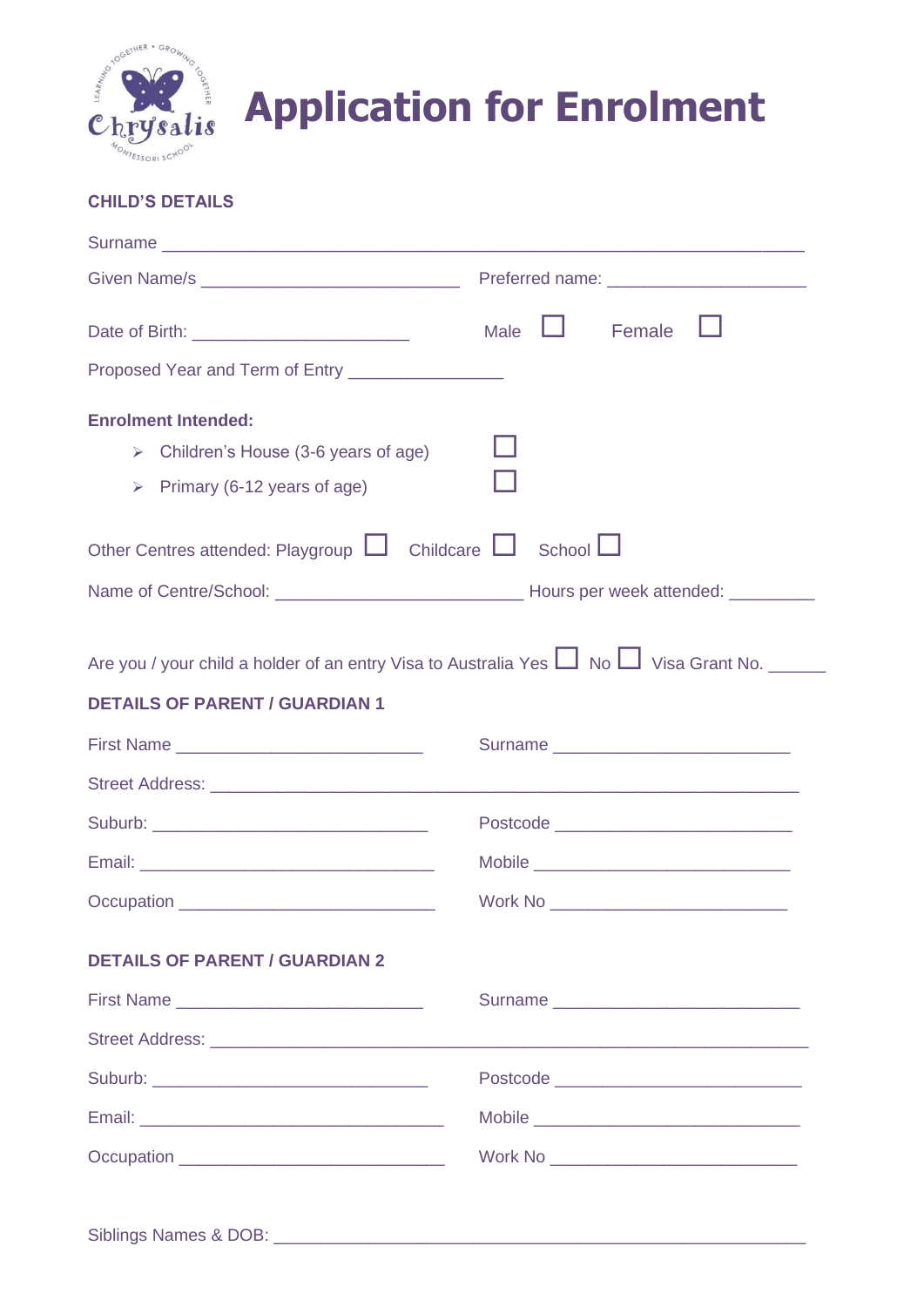### **Additional Information**

**Medical Conditions / Child Development:** This information will assist the School Principal to consider whether any specific or additional resources are required and available to the school for your child.

Does your child have a known disability, learning difficulty, medical condition or developmental concerns? / *These may include physical, cognitive/intellectual, learning, sensory, speech and language, Autism Spectrum Disorder, social/emotional/behavioural, illness, medical (anaphylaxis, diabetes, asthma etc.) mental health or other* 

If yes, please specify under and *attach a copy of all medical reports/information to this application*:

Nature/Name of disability/condition/diagnosis \_\_\_\_\_\_\_\_\_\_\_\_\_\_\_\_\_\_\_\_\_\_\_\_\_\_\_\_\_\_\_\_\_\_ \_\_\_\_\_\_\_\_\_\_\_\_\_\_\_\_\_\_\_\_\_\_\_\_\_\_\_\_\_\_\_\_\_\_\_\_\_\_\_\_\_\_\_\_\_\_\_\_\_\_\_\_\_\_\_\_\_\_\_\_\_\_\_\_\_\_\_\_\_\_\_\_ \_\_\_\_\_\_\_\_\_\_\_\_\_\_\_\_\_\_\_\_\_\_\_\_\_\_\_\_\_\_\_\_\_\_\_\_\_\_\_\_\_\_\_\_\_\_\_\_\_\_\_\_\_\_\_\_\_\_\_\_\_\_\_\_\_\_\_\_\_\_\_\_ How did you hear about Montessori Education?:<br>
The strategy of the strategy of the strategy of the strategy of the strategy of the strategy of the strategy of the strategy of the strategy of the strategy of the strategy of \_\_\_\_\_\_\_\_\_\_\_\_\_\_\_\_\_\_\_\_\_\_\_\_\_\_\_\_\_\_\_\_\_\_\_\_\_\_\_\_\_\_\_\_\_\_\_\_\_\_\_\_\_\_\_\_\_\_\_\_\_\_\_\_\_\_\_\_\_\_\_\_\_\_\_\_\_\_ How did you hear about Chrysalis Montessori School?: \_\_\_\_\_\_\_\_\_\_\_\_\_\_\_\_\_\_\_\_\_\_\_\_\_\_\_\_\_\_\_\_\_\_\_\_\_\_\_\_\_\_\_\_\_\_\_\_\_\_\_\_\_\_\_\_\_\_\_\_\_\_\_\_\_\_\_\_\_\_\_\_\_\_\_\_\_\_ Any Other Relevant Information: \_\_\_\_\_\_\_\_\_\_\_\_\_\_\_\_\_\_\_\_\_\_\_\_\_\_\_\_\_\_\_\_\_\_\_\_\_\_\_\_\_\_\_\_\_\_\_\_\_\_\_\_\_\_\_\_\_\_\_\_\_\_\_\_\_\_\_\_\_\_\_\_\_\_\_\_\_\_ Have you attended an Open Day or school tour at Chrysalis? Yes  $\Box$  No  $\Box$ As outlined in the enquiry information, Chrysalis Montessori School is a community-based school, and thus relies on some parental involvement. Please indicate below skills/hobbies you have that could enrich the school (please tick the box or add to the list): Art Sports STEM Gardening □ Drama DDance DMarketing DMaintenance □ Music □ Photography □ IT Support □ Carpentry Please detail any other Community Work you have been involved in: \_\_\_\_\_\_\_\_\_\_\_\_\_\_ \_\_\_\_\_\_\_\_\_\_\_\_\_\_\_\_\_\_\_\_\_\_\_\_\_\_\_\_\_\_\_\_\_\_\_\_\_\_\_\_\_\_\_\_\_\_\_\_\_\_\_\_\_\_\_\_\_\_\_\_\_\_\_\_\_\_\_\_\_\_\_\_\_\_\_\_\_\_ I/We enclose payment of the \$110.00 (includes GST) non-refundable application fee and understand that this application **does not** guarantee that a place will be offered to us. I/We have received a copy of the 'Admissions Policy' and understand the admissions procedure and conditions outlined therein.

**Electronic Bank Transfer:** Chrysalis Montessori School Inc. **BSB:** 016 141 **A/C:** 8529 11859

*(Parent / Guardian 1)* 

Signature: etc. and the state of the state of the Date:  $\Box$ 

 *(Parent / Guardian 2)*

Signature: \_\_\_\_\_\_\_\_\_\_\_\_\_\_\_\_\_\_\_\_\_\_\_\_\_ Date: \_\_\_\_\_\_\_\_\_\_\_\_\_\_\_\_